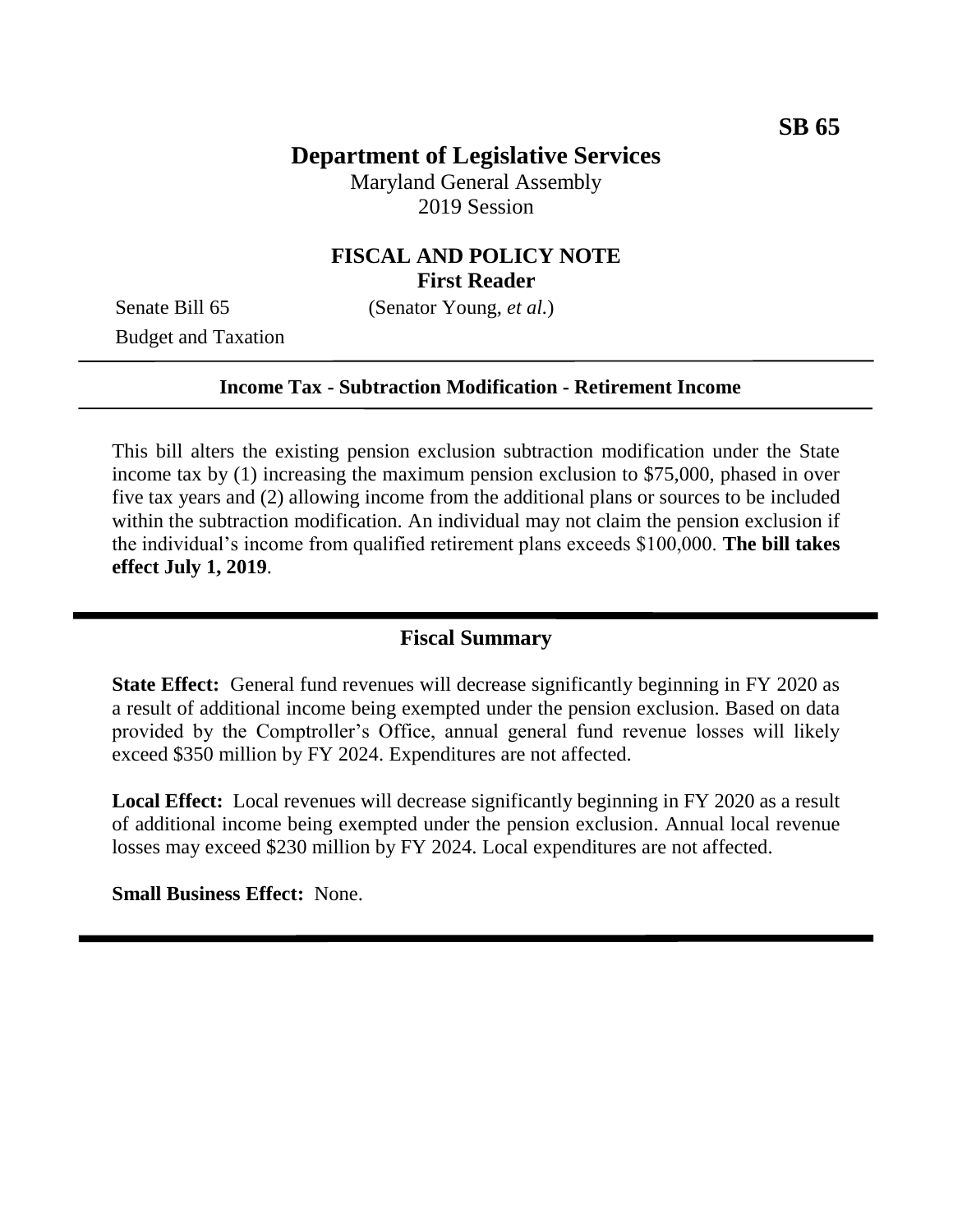#### **Analysis**

**Bill Summary:** The bill increases the maximum pension exclusion for qualifying individuals to (1) \$33,000 in tax year 2019; (2) \$43,500 in tax year 2020; (3) \$54,000 in tax year 2021; (4) \$64,500 in tax year 2022; and (5) \$75,000 beginning in tax year 2023. The maximum exclusion amount in each year is reduced by the amount of Social Security payments received as provided under current law.

The bill expands the pension exclusion by allowing income from the following plans or sources to be included within the subtraction modification: (1) individual retirement accounts and annuities under Section 408 of the Internal Revenue Code (IRC); (2) Roth individual retirement accounts under Section 408(a) of the IRC; and (3) simplified employee pensions under Section 408(k) of the IRC.

An individual may not claim the pension exclusion if the individual's income from qualified retirement plans exceeds \$100,000. This includes income from the plans or sources described in the previous paragraph plus income from retirement plans that qualify for the pension under current law.

**Current Law/Background:** Maryland law provides a pension exclusion (in the form of a subtraction modification) for individuals who are at least 65 years old or who are totally disabled. Under this subtraction modification, up to a specified maximum amount of taxable pension income (\$30,600 for 2018) may be exempt from tax. The maximum exclusion allowed is indexed to the maximum annual benefit payable under the Social Security Act and is reduced by the amount of any Social Security payments received (Social Security offset).

The "Social Security offset" is the reduction in the maximum pension exclusion allowed under current law for an individual. The Social Security offset was established at the same time as the pension exclusion. Given that Social Security benefits are exempt from Maryland income tax even though benefits are partially taxable for federal purposes, the offset works to equalize the tax treatment of individuals who receive their retirement benefits from different sources by reducing the amount of the allowable exclusion by the amount of any Social Security benefits received.

One significant feature of the current pension exclusion is that it is limited to income received from an "employee retirement system." Chapter 524 of 2000 clarified the definition of an "employee retirement system" by providing for the types of retirement income that may be included for purposes of calculating the pension exclusion. As defined by Chapter 524, eligible employee retirement systems are retirement plans established and maintained by an employer for the benefit of its employees and qualified under § 401(a), § 403, or § 457(b) of the IRC. These include defined benefit and defined contribution

SB 65/ Page 2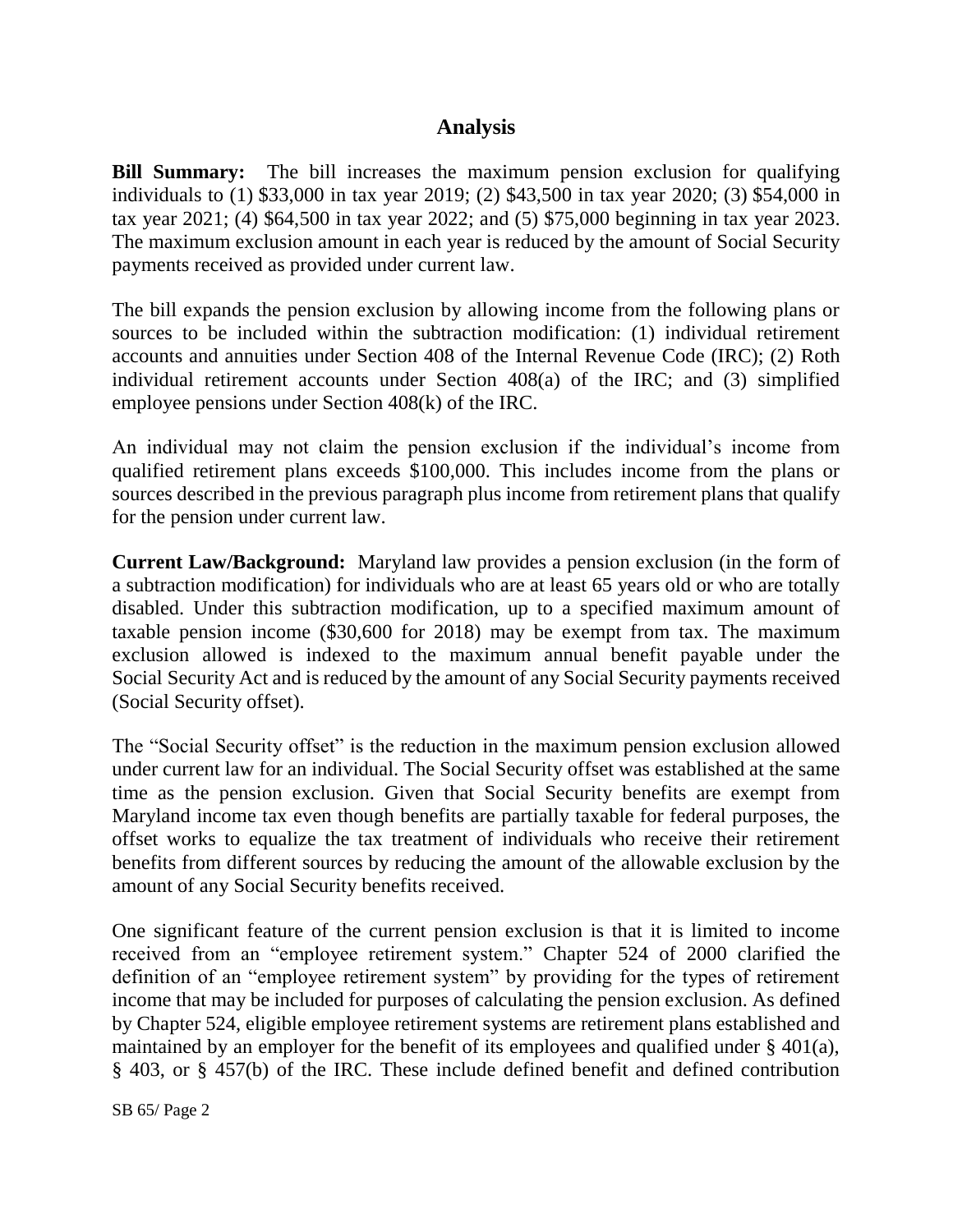pension plans; 401(k) plans, 403(b) plans, and 457(b) plans. However, Chapter 524 also included language clarifying what is not included in an "employee retirement system": (1) an individual retirement account (IRA) or annuity under § 408 of the IRC; (2) a Roth IRA under § 408A of the IRC; (3) a rollover IRA; (4) a simplified employee pension under § 408(k) of the IRC; or (5) an ineligible deferred compensation plan under § 457(f) of the IRC. Since 2000, there have been no substantive changes to the pension exclusion. **Exhibit 1** shows the eligible and ineligible retirement income under the pension exclusion.

#### **Exhibit 1 Eligible and Ineligible Retirement Plans under the Pension Exclusion**

| Eligible                                      | Ineligible            |
|-----------------------------------------------|-----------------------|
| $\bullet$ 401(k) Cash or Deferred Arrangement | • Traditional IRAs    |
| Plans                                         |                       |
| $\bullet$ 403(b) Plans                        | • Rollover IRAs       |
| $\bullet$ 457(b) Plans                        | $\bullet$ Roth IRAs   |
| • Thrift Savings Plans                        | $\bullet$ Keogh Plans |
|                                               |                       |

• Savings Incentive Match Plan for Employees Retirement Plans under  $§$  401(k) of the IRC

- Simplified Employee Pensions
- Savings Incentive Match Plan for Employees Retirement Plans under § 408 of the IRC

Source: Department of Legislative Services

Additional retirement income may be exempted if the individual has qualified U.S. military, law enforcement, correctional officer, fire, rescue, or emergency services personnel retirement income.

In addition to the special treatment of Social Security and other retirement income, additional income tax relief is provided to senior citizens regardless of the source of their income. Each individual age 65 and older is allowed a \$1,000 personal exemption in addition to the regular personal exemption allowed for all individuals. According to the Department of Budget and Management, in fiscal 2018 the State subtraction modification for Social Security benefits reduced State revenues by \$212.5 million (this is in addition to the revenue loss resulting from the partial federal exemption of Social Security benefits), the State pension exclusion reduced State revenues by \$167.5 million, and the additional personal exemption reduced State revenues by \$30.6 million.